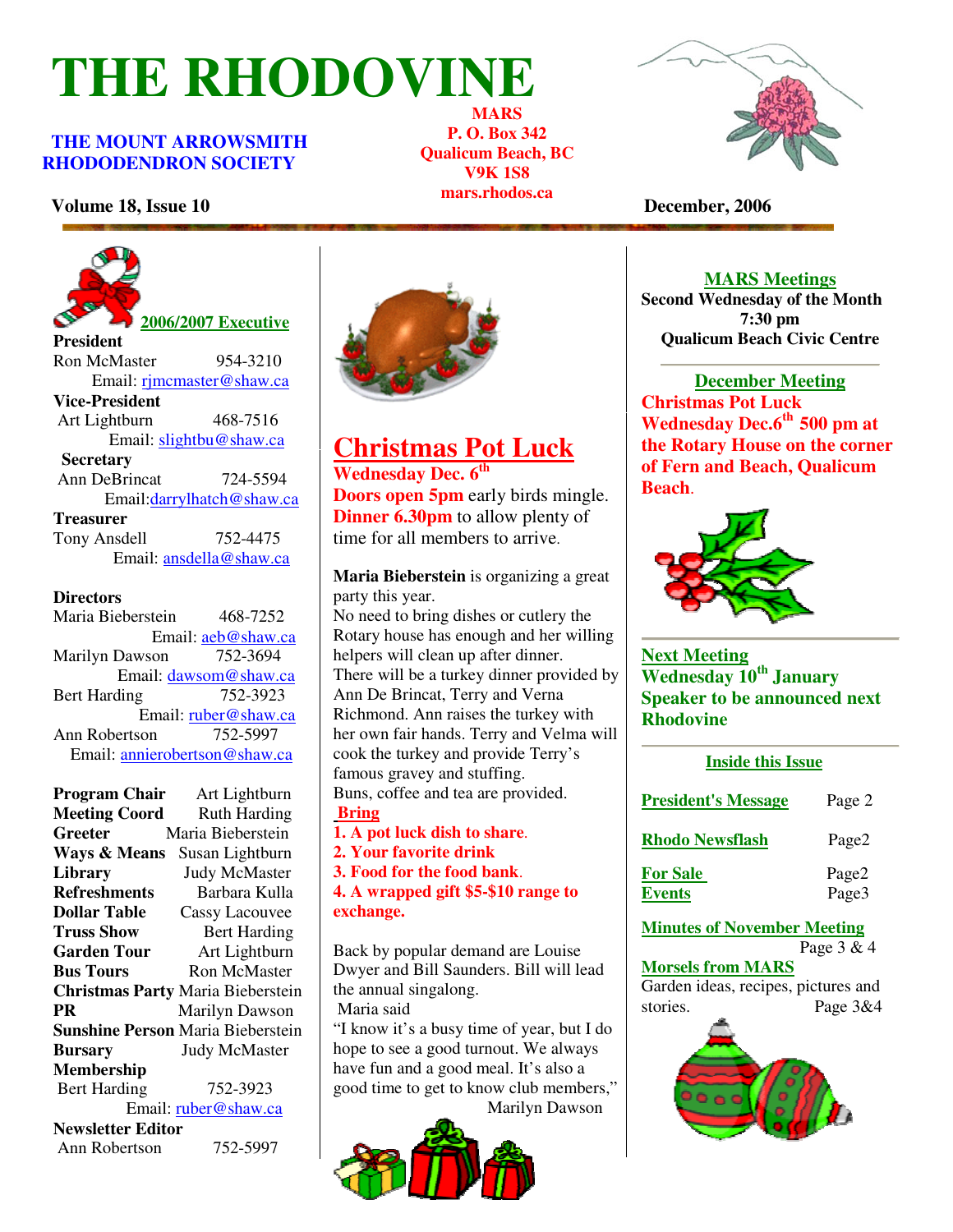

*This is the time of year that we put our gardens to bed and have time to think about planning the projects for next year, both for our gardens and for our garden club.* 

*Reflecting back on the past year, I believe that it's been a good year for our club. We have a competent executive who are fun to work with. We certainly have had a lot of energetic and enthusiastic committee volunteers, who have through their efforts, once again made us a very successful organization. A number of our executive and committee members have been involved for some time. They have paid their dues. Other people need to step up to the plate. For us to continue to be as successful, we need more members to either volunteer for a committee or let their name be put forward for our May elections.* 

*I want to take this opportunity to wish everyone a Merry Christmas, Happy New Year, and good health and happiness to you and your family. Hope to see a large turn out for our Christmas party on Dec.6/06* 



 *Ron McMaster* 

## **Rhodo Newsflash**

- **The capability to register a rhododendron name on line has been set up at the ARS public web site. You can access the internet registration form at http://www.rhododendron.org/name\_registration.htm. The new on-line application has been tested and approved by Jay Murray, who hopes it will encourage more growers to register their plants. It would be good if you can let others in District 1 know about the new on-line capability**.
- **We received a letter from Bill Dale requesting that we each donate one or more rhododendrons to the George Fraser Committee so they can plant them along the highway entering Ucluelet, Ron enourages us to bring them , any size, to the January general meeting. He will arrange to get the rhododendrons to Ucluelet.**

#### **For Sale**

**Down to Earth shovels**  Just think of that bright red shovel under the Christmas tree! And how appreciated it will be  $-$ Happy Holidays, Tana

 Down-to-Earth Shovels (250) 549-4242 downtoearthshovels@hotmail.com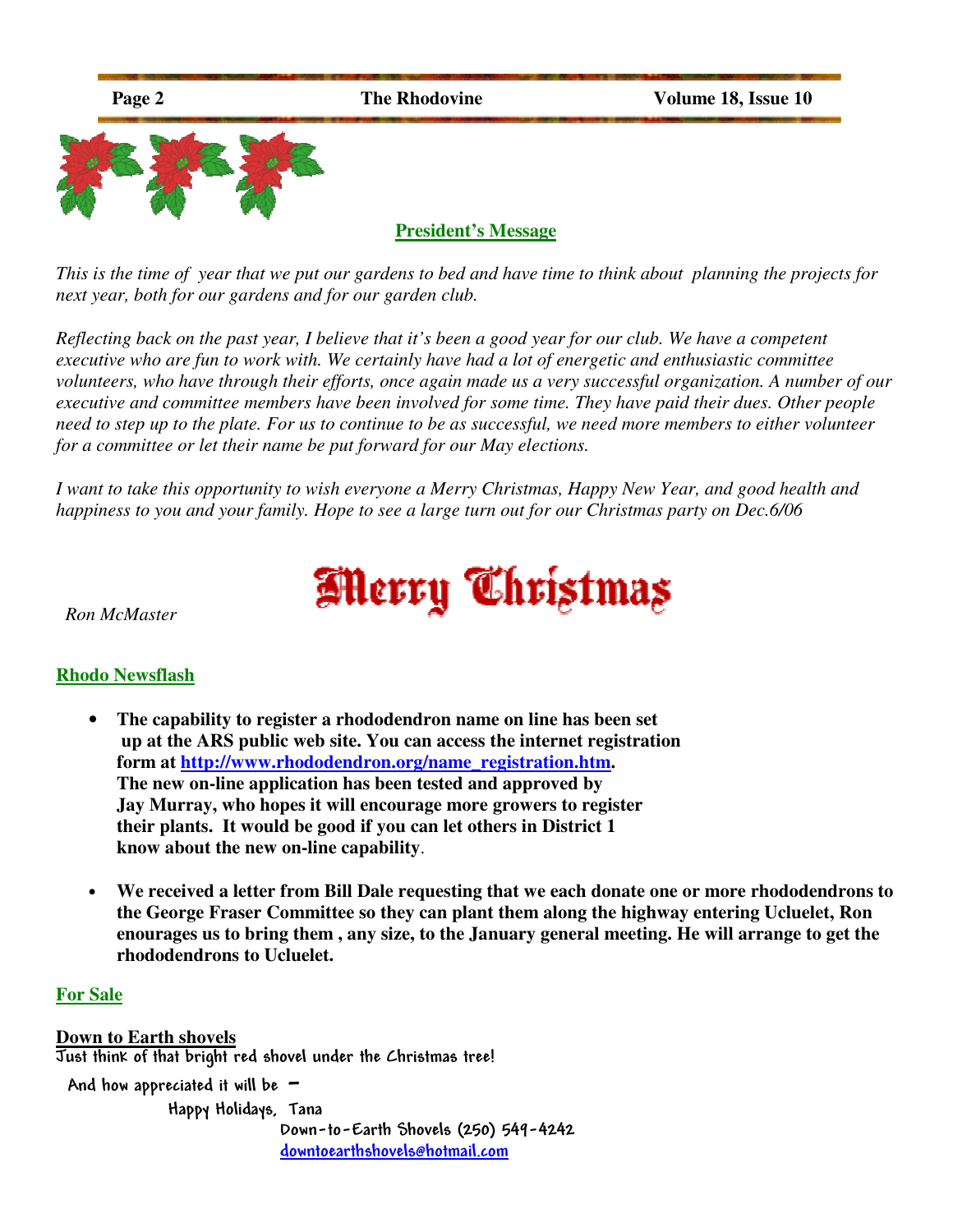| ., |  |
|----|--|
|    |  |

#### **Events**

#### **Milner Christmas Magic**

Dec 1 - 3, 8 - 10 & 14 - 19, 5:30 pm to 8:30 pm. A family oriented festival of lights and music in the Garden. Admission by donation. Bring your flashlight. Milner Gardens and Woodland 2179 West Island Highway Qualicum Beach, BC V9K 1G1 Tel: (250)752-8573 E-mail: milnergardens@shaw.ca Website: www.milnergardens.org

**The Mid Island Floral Arts group** has asked the Club to pass on this information about their tea-

They are presenting their **Floral Christmas Tea** on Friday, December 15th between 2 and 4 pm. This will be at the St.Stephen's Church Hall on Memorial/Village Way in QB. Admission is \$10 at door. Traditional Christmas Floral Displays will be drawn throughout the afternoon

## **2007 ARS Annual Convention**

**Rhododendrons at the Golden Gate 2007 ARS Annual Convention South San Francisco, Calif. April 12th - 15th 2007.** 

The Northern California Chapters of the American Rhododendron Society invite you to attend the 2007 annual ARS convention, "Rhododendrons at the Golden Gate," April 12 through 15, with an optional postconference tour April 16 through 18.

The convention will take place at the Embassy Suites Hotel in South San Francisco and the host committee has planned a variety of activities.

#### **The Schedule**

#### **Thursday, April 12**:

- ARS Board of Directors meeting, 9 a.m. 5 p.m.
- Golden Gate Park tour, 9 a.m. 4 p.m.
- Dinner, Michael McKechnie, executive director, San Francisco Botanical Garden 6:30 p.m.

#### **Friday, April 13**:

- East Bay Garden tour, 8:30 a.m. 4 p.m.
- South Bay Garden tour, 8:30 a.m. 4 p.m.

• Dinner, Dr. George Argent, Royal Botanic Garden Edinburgh; Dr. Robert Raabe, UC Berkeley, 6:30 p.m.

## **Saturday, April 14:**

- North Bay tour,  $8$  a.m.  $-5$  p.m.
- Santa Cruz tour, 8 a.m. 5 p.m.
- •Annual Meeting and Awards Banquet, Doug Thomson, curator, Dunedin Botanic Garden, 6:30 p.m. **Sunday, April 15:**
- Hybridizers' Roundtable, 8am 10 a.m.
- Executive Directors Open Forum, 10 a.m. noon.
- Beach Blanket Babylon and dinner, 3:30pm 10pm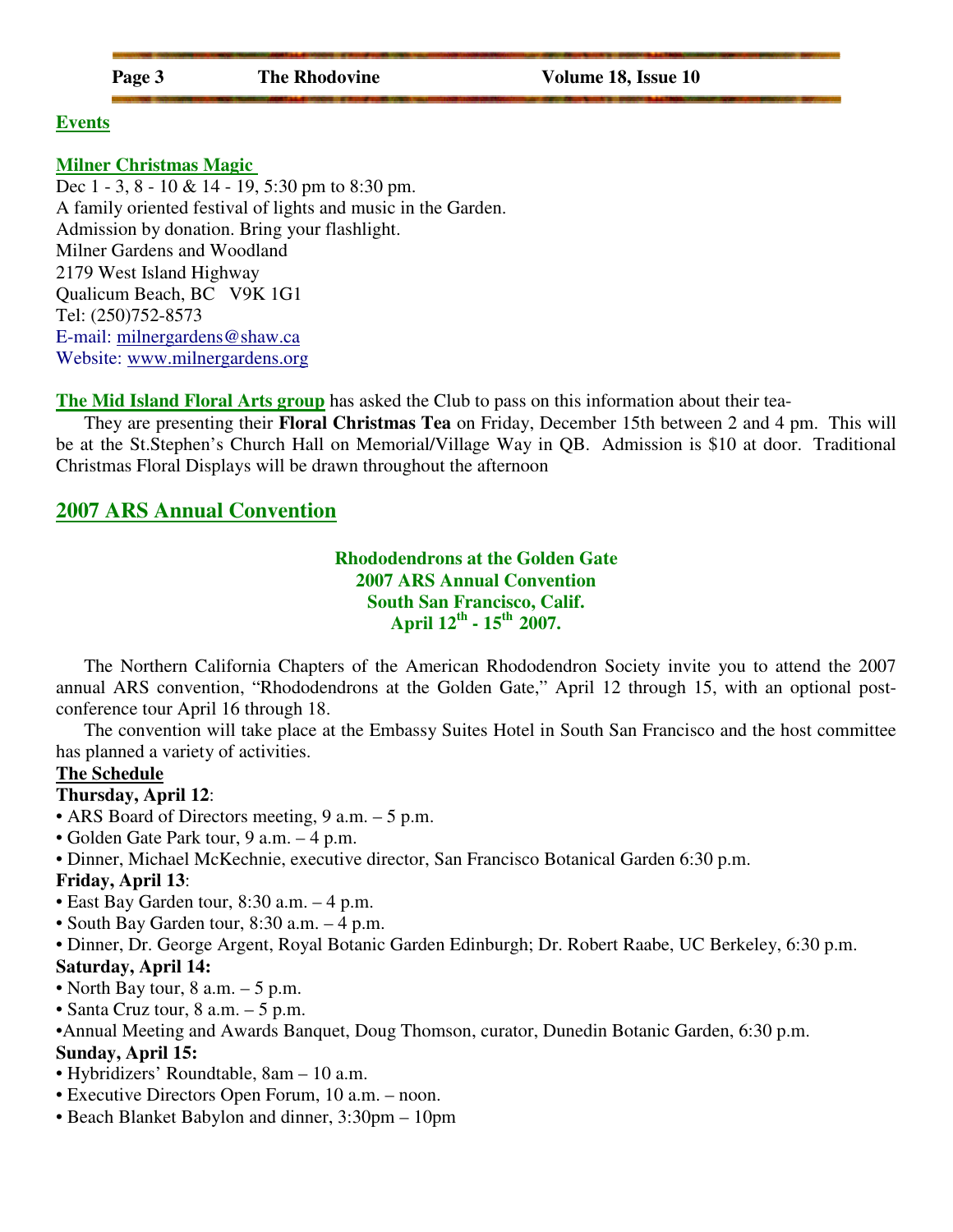## **MOUNT ARROWSMITH RHODODENDRON SOCIETY**

**GENERAL MEETING MINUTES**

November 8, 2006.

**MEETING** called to order at 7:40 pm.

**WELCOME GUESTS**: Mary Thomas, Joyce Zeghers, Carol Henderson, Sandy Atkins, Anita Steineckert and Karin Steineckert.

**MINUTES** of the last general meeting, October 11, 2006, were approved as circulated; no corrections necessary.

**BUSINESS ARISING**: none.

## **CORRESPONDENCE**:

November 2006 Victoria Rhodo Club newsletter

Letter from Bill Dale .

A card from Charmaine Hambly, thanking us for helping her move all the rhododendrons from the former Vickers property, except for the four plants that she kept.

## **2006 / 2007 MARS EXECUTIVE and COMMITTEE CHAIRMEN**:

- 1) Meeting Coordinator: still require a volunteer for this position
- 2) Back–up for Librarian: still need a volunteer
- 3) Barbara Kulla still requires a helper with refreshments for each meeting and directing clean–up after meetings. She now has casual help but would like a regular volunteer.

**TREASURER'S REPORT**: Tony Ansdell gave the October 31, 2006 financial report and it was accepted. Our GIC has matured and Tony is now applying to put the money into ING Direct.

**WAYS AND MEANS**: Tonight's door prize was Rhododendron 'Yaku Angel'. The raffle prizes were Rhododendron 'Party Orange', the evergreen azalea 'Hino Crimson', a Choisya ternata (Mexican orange), a Vaccinium vitis – idaea (Lingonberry) donated by Arrowsmith Greenhouse and a 3 kg package of Norm Todd's rhodo fertilizer as a substitute prize.

**REFRESHMENTS**: Barbara Kulla: this evening's goodies were brought by Mary Gillespie, Ed Mosier and Marjorie Zimmerman.

**SUNSHINE**: Maria Bieberstein: sent a card to Ann Robertson.

**GARDEN TOUR:** Will be May  $12^{th}$  and  $13^{th}$ , 2007.

**TRUSS SHOW and SALE**: Bert Harding and committee are working on the show. They will be asking after Christmas for lots of volunteer help at the show.

**MEMBERSHIP**: Bert Harding reminded us that this is the last meeting to pay for ARS memberships (\$30) and still receive all the ARS Journals. Please pay tonight or contact Bert before Dec. 1, 2006. Cheques leave a better paper trail for our records than cash however. However, pay either way.

**CHRISTMAS PARTY**: Maria Bieberstein reminded us it will be a pot luck dinner at Rotary House on Wednesday, December 6, 2006, at 6:00 pm. Terry Richmond will be bringing the turkey, stuffing and gravy so please bring something else. Maria said to bring a wrapped \$5 to \$10 gift and a non-perishable food donation for the SOS

## **NEW BUSINESS**:

- 1. Oceanside Garden Show, Saturday and Sunday April 28 and 29/07. Our two tables are reserved. Barbara Kulla and Marilyn Dawson have agreed to run this program and will need lots of help to collect the plants for sale and to man the tables for two days.
- 2. I have agreed to assume the position of District #1 Alternate Director and to remain the treasurer for District #1 as well. That becomes effective after the ARS board meeting in April/07. I will continue on as past president for the 2007/2008 year, as called for in our constitution; therefore, we will be looking for a new president this coming May. If you have someone you would like to nominate please let me know (Ron McMaster 250-954-3210)